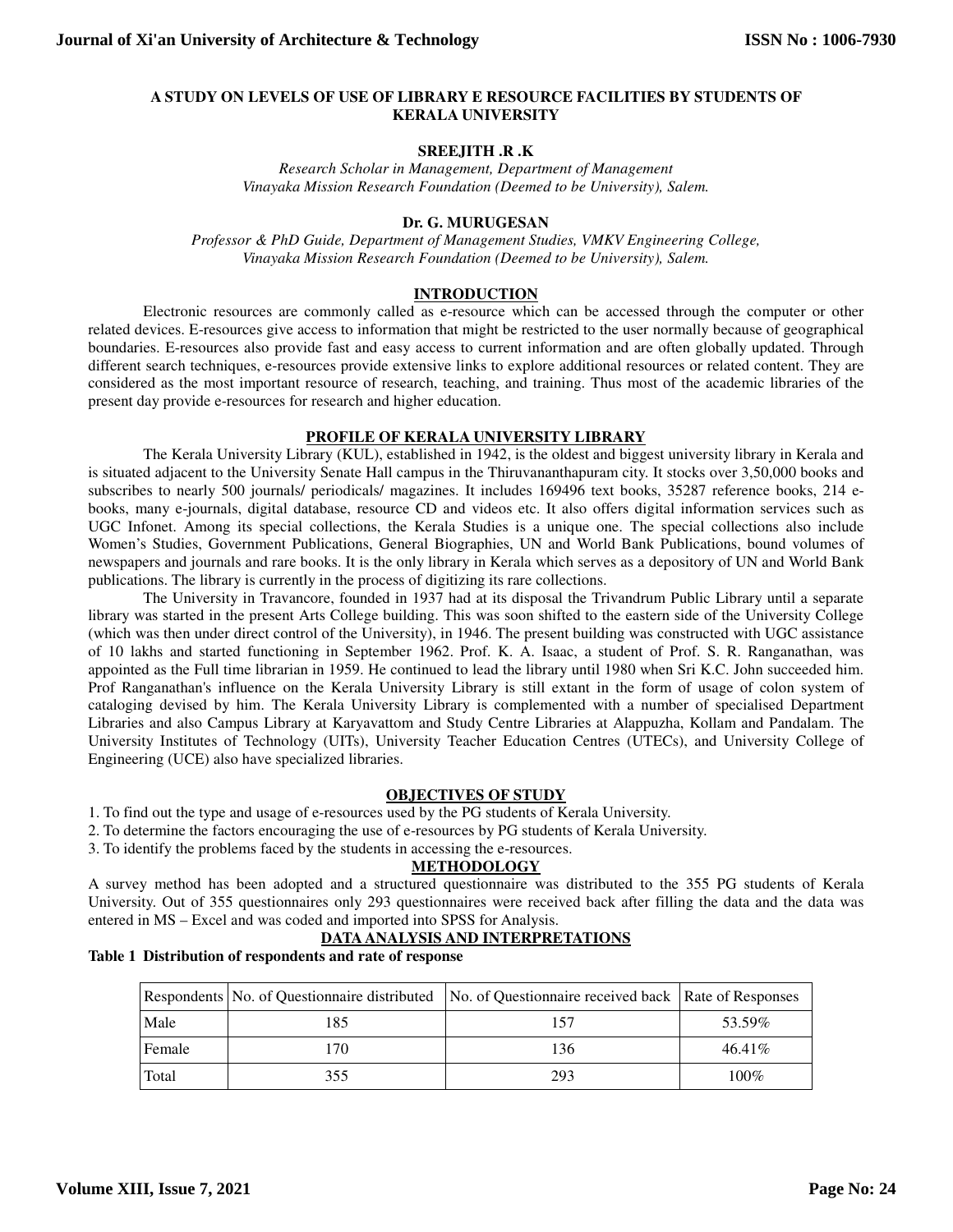The above table reveals the details of distribution of questionnaire and the rate of response. The analysis presents that in total 355 questionnaire were distributed to the respondents among them 293 were received back. Out of 293 there were 157 (53.59%) male and 136 (46.41%) female and they make the sample for the study.



# **Table 2 Different types of E-Resources**

| Sl. No.        | Types of E-resources            | Respondents | Percentage |
|----------------|---------------------------------|-------------|------------|
| 1              | OPAC                            | 159         | 54.27%     |
| 2              | E-Books                         | 92          | 31.39%     |
| 3              | E-Journals                      | 111         | 37.89%     |
| $\overline{4}$ | E-Theses and Dissertation       | 74          | 25.26%     |
| 5              | E-Newspapers                    | 189         | 64.50%     |
| 6              | Open Access Repository          | 64          | 21.84%     |
| 7              | <b>Online Database</b>          | 86          | 29.35%     |
| 8              | <b>Web Resources</b>            | 156         | 53.24%     |
| 9              | <b>Institutional Repository</b> | 65          | 22.18%     |
| 10             | Library Website                 | 194         | 66.21%     |

 The different types of E-resources used by the respondents. Out of 293 respondents, 194 (66.21%) prefer to use Library website that provides access to various E-Resources, followed by 189 (64.50%) E-Newspapers, followed by 159 (54.27%) OPAC. About 65 (22.18%) for the institutional repository and 64 (21.84%) for Open access repository.

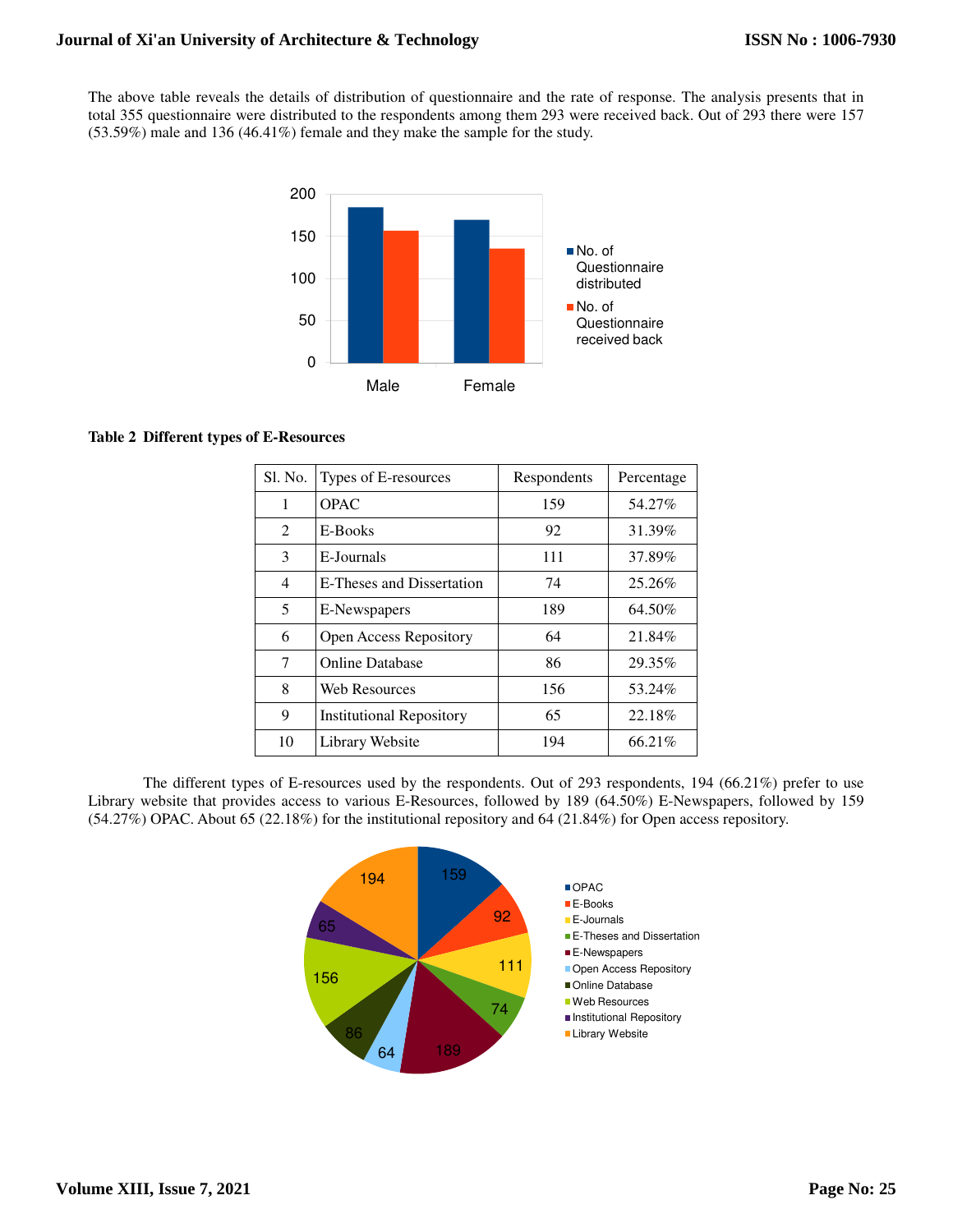|  |  |  | Table 3 Frequency of using E-Resources |
|--|--|--|----------------------------------------|
|--|--|--|----------------------------------------|

| Sl. No.                     | Frequency of using E-resources | Respondents | Percentage |
|-----------------------------|--------------------------------|-------------|------------|
|                             | Daily                          | 41          | 13.99%     |
| $\mathcal{D}_{\mathcal{L}}$ | Once in week                   | 94          | 32.08%     |
| 3                           | Twice in a week                | 67          | 22.87%     |
| 4                           | Once in a month                | 46          | 15.69%     |
| 5                           | Occasionally                   | 34          | 11.60%     |
| 6                           | Never                          | 11          | 3.76%      |
|                             | Total                          | 293         | $100\%$    |

Table 3 Analyze the frequency of using E-Resources among the PG Students of Kerala University 94 (32.08%) respondents used e-resources once in a week, twice in a week 67 (22.87%), once in a month 46 (15.69%) occasionally 34 (11.60%) and 11 (3.76%) never used E-Resources.



### **Table 4 Factors encouraging to use E-Resources**

| Sl. No.        | Frequency of using E-resources         | Respondents | Percentage |
|----------------|----------------------------------------|-------------|------------|
| 1              | Easy and fast access                   | 172         | 58.70%     |
| 2              | Access to a wider range of information | 218         | 74.40%     |
| 3              | To write assignments                   | 196         | 66.89%     |
| $\overline{4}$ | For making presentations               | 177         | 60.40%     |
| 5              | Research work                          | 211         | 72.01%     |
| 6              | Examination                            | 182         | 62.11%     |
| 7              | Knowledge updating                     | 179         | 61.09%     |

Table 4 highlights the different factors encouraged the respondents to use the E-resources. Majority of the respondents i.e. 218 (74.40%) agreed that access to wider range of information is one of the important factor that encouraged the respondents to use the e-resources, 211 (72.01%) research work, 196 (66.89%) to write assignments, 182 (62.11%) examination, 179 (61.09%) knowledge updating, 177 (60.4%) for making presentation, 172 (58.70%) easy and fast access.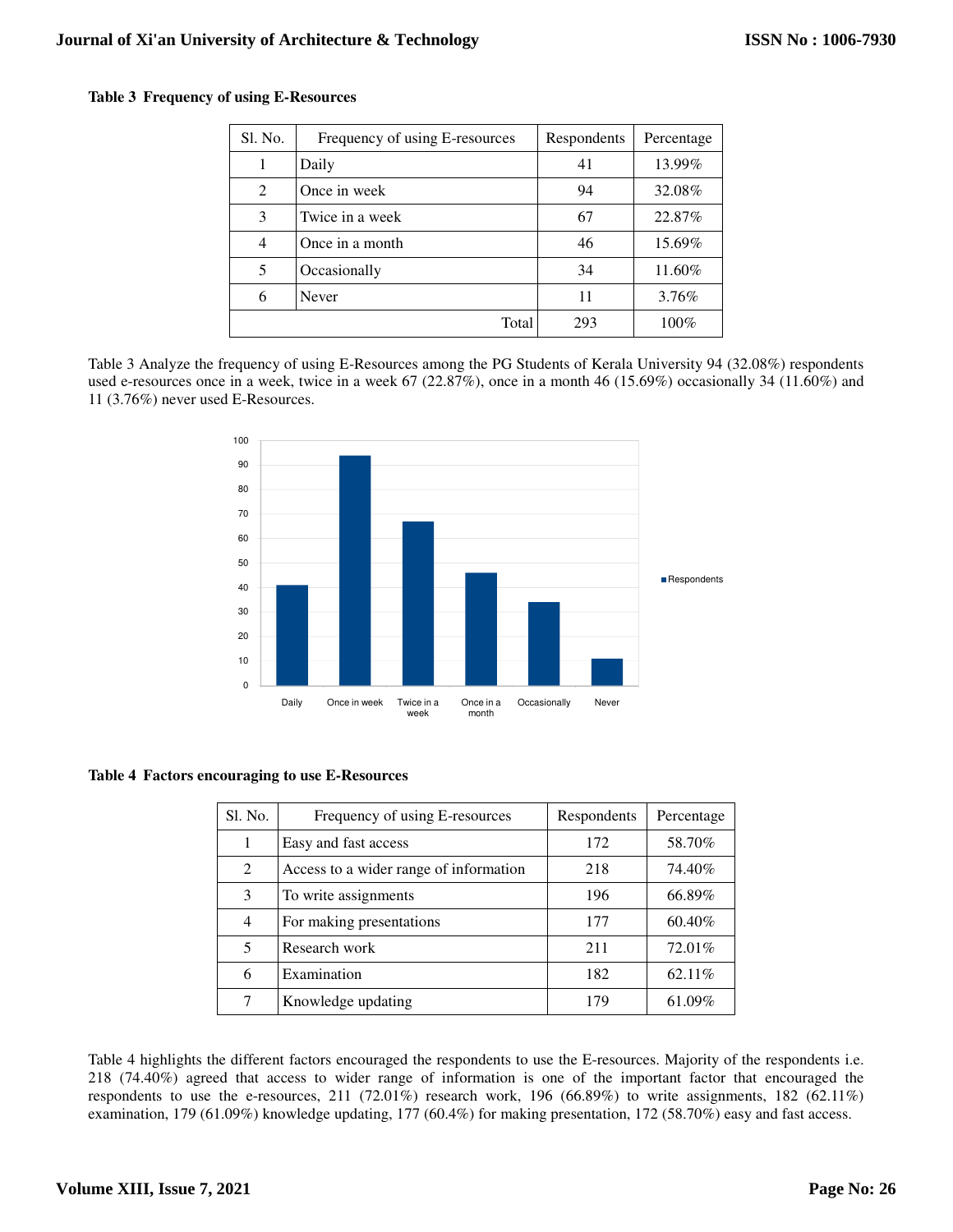

**Table 5 Problems encountered in accessing E-Resources**

| Sl. No.        | <b>Problems Encountered</b>             | Respondents | Percentage |
|----------------|-----------------------------------------|-------------|------------|
|                | Time Consuming in searching and finding | 54          | 18.43%     |
| $\mathfrak{D}$ | Lack of awareness                       | 94          | 32.08%     |
| 3              | Non accessibility of E-resources        | 72          | 24.58%     |
| $\overline{4}$ | Licensing                               | 66          | 22.52%     |
| 5              | Electricity failure                     | 41          | 13.99%     |
| 6              | Difficulty to read from computer screen | 77          | 26.28%     |
| 7              | Scattered data                          | 61          | 20.81\%    |
| 8              | Lack of searching skills                | 112         | 38.22%     |
| 9              | Lack of latest computer facility        | 89          | 30.38%     |

Table 5 shows the various problems faced by the respondents while using the e-resources from the library. The table clearly reveals that 112 (38.22%) respondents don't have searching skill for finding e-resources, lack of awareness 94 (32.08%), lack of latest computer facility 89 (30.38%), difficulty to read from computer screen 77 (26.28%), non accessibility of eresources 72 (24.58%) are some of the problems encountered by the respondents while accessing the e-resources.

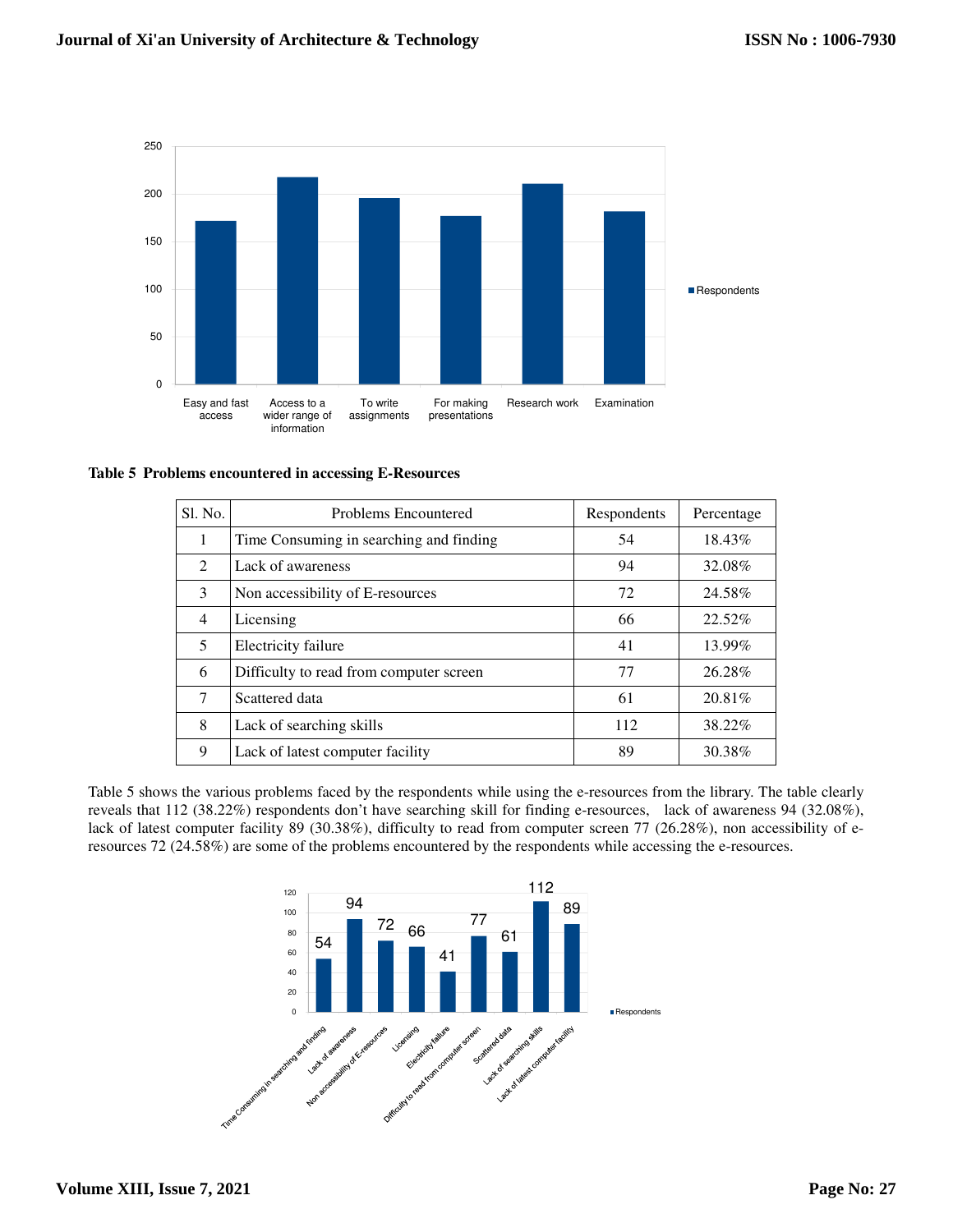| Options        | Respondents | Percentage |
|----------------|-------------|------------|
| Yes            | 231         | 78.83%     |
| N <sub>0</sub> | 62          | 21.16%     |
| Total          | 293         | $100\%$    |

Table 6 indicates the response of respondents satisfaction of using e-resources. Majority of the respondents 231 (78.83%) agreed that they were satisfied with use of e-resources of Kerala university library and only 62 (21.16%) were not satisfied with the use.



# **FINDINGS**

- Majority of the respondents used 194 (66.21%) library website as the most preferred e-resources.
- It was clear from the study that out of 299 respondents only 94 (32.08%) used e-resources once in a week and 11 (3.76%) respondents never used e-resources from Kerala University library.
- Eleven respondents never used any e-resources from the library.
- Majority of the respondents agreed that access to a wider range of information is one of the important factors that encouraged the respondents to use the e-resources.
- Some of the respondents don't have the searching skills and 41 (13.99%) had the opinion that electricity failure is one of the important problems they faced while accessing the e-resources.
- In spite of various problems majority of the respondents were satisfied with the e-resources in the Kerala university library.

### **SUGGESTIONS**

- Awareness among the students should be created to use e-resources to obtain the latest information.
- Guidance should be provided to use the resources.
- Should facilitate with current technology.
- Regular up gradation of desktops.
- There should be back up battery power and cloud storage facilities.

### **CONCLUSIONS**

The study found out that the students were aware of the e-resources and they used them for their academic purposes. The e-resources have brought number of benefit to the PG students such as easy and fast access, access to current and fast information, to write assignments, for research work. The study result has shown that lack of awareness, lack of searching skills, insufficient latest computer facilities, inadequate power supply in the library were discovered as the main factors against the effective use of the e-resources in the Kerala University